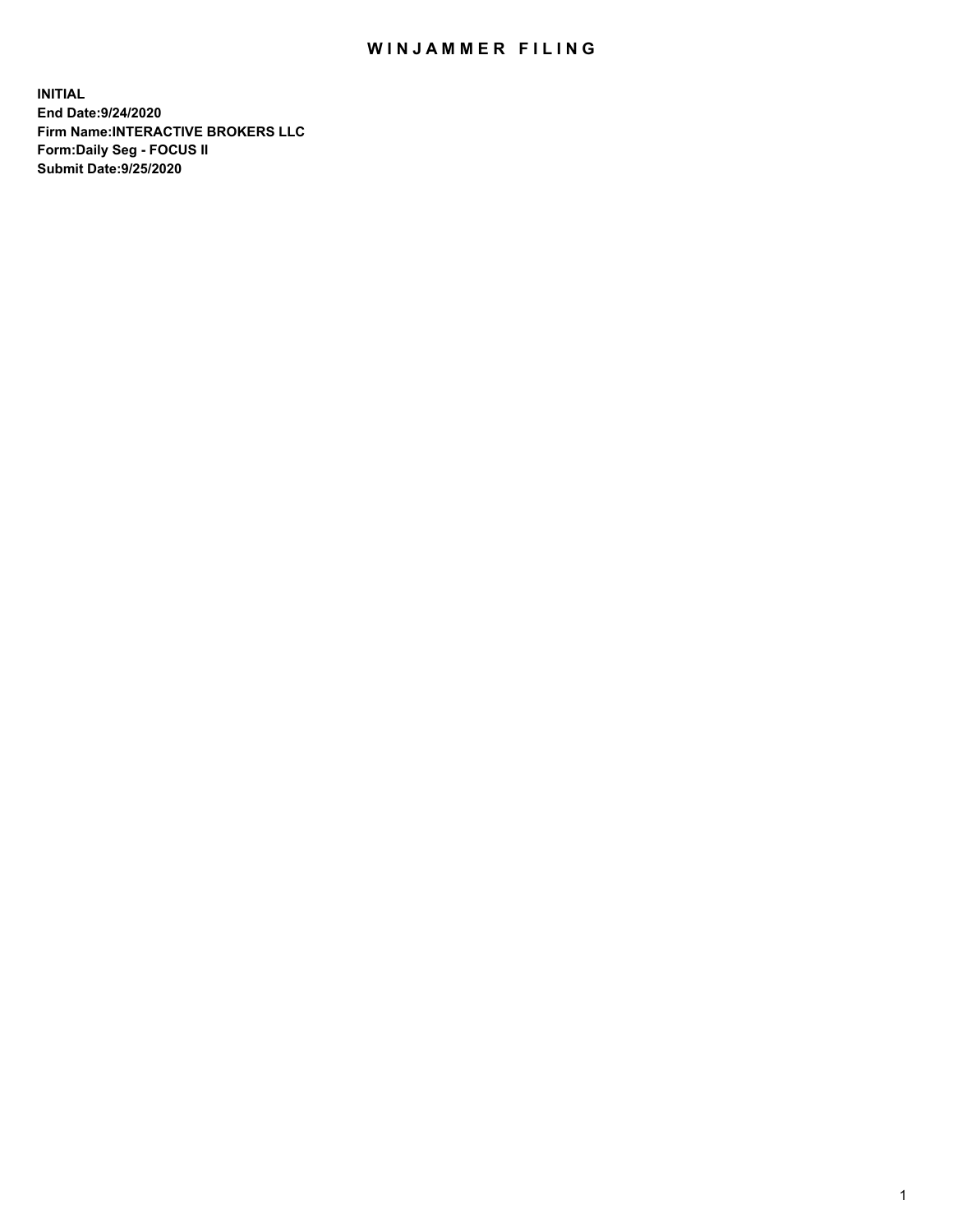**INITIAL End Date:9/24/2020 Firm Name:INTERACTIVE BROKERS LLC Form:Daily Seg - FOCUS II Submit Date:9/25/2020 Daily Segregation - Cover Page**

| Name of Company                                                                                                                                                                                                                                                                                                                | <b>INTERACTIVE BROKERS LLC</b>                                                   |
|--------------------------------------------------------------------------------------------------------------------------------------------------------------------------------------------------------------------------------------------------------------------------------------------------------------------------------|----------------------------------------------------------------------------------|
| <b>Contact Name</b>                                                                                                                                                                                                                                                                                                            | James Menicucci                                                                  |
| <b>Contact Phone Number</b>                                                                                                                                                                                                                                                                                                    | 203-618-8085                                                                     |
| <b>Contact Email Address</b>                                                                                                                                                                                                                                                                                                   | jmenicucci@interactivebrokers.c<br>om                                            |
| FCM's Customer Segregated Funds Residual Interest Target (choose one):<br>a. Minimum dollar amount: ; or<br>b. Minimum percentage of customer segregated funds required:% ; or<br>c. Dollar amount range between: and; or<br>d. Percentage range of customer segregated funds required between:% and%.                         | <u>0</u><br>$\overline{\mathbf{0}}$<br>155,000,000 245,000,000<br>0 <sub>0</sub> |
| FCM's Customer Secured Amount Funds Residual Interest Target (choose one):<br>a. Minimum dollar amount: ; or<br>b. Minimum percentage of customer secured funds required:% ; or<br>c. Dollar amount range between: and; or<br>d. Percentage range of customer secured funds required between:% and%.                           | <u>0</u><br>$\overline{\mathbf{0}}$<br>80,000,000 120,000,000<br>0 <sub>0</sub>  |
| FCM's Cleared Swaps Customer Collateral Residual Interest Target (choose one):<br>a. Minimum dollar amount: ; or<br>b. Minimum percentage of cleared swaps customer collateral required:% ; or<br>c. Dollar amount range between: and; or<br>d. Percentage range of cleared swaps customer collateral required between:% and%. | <u>0</u><br>$\underline{\mathbf{0}}$<br>0 <sub>0</sub><br>0 <sub>0</sub>         |

Attach supporting documents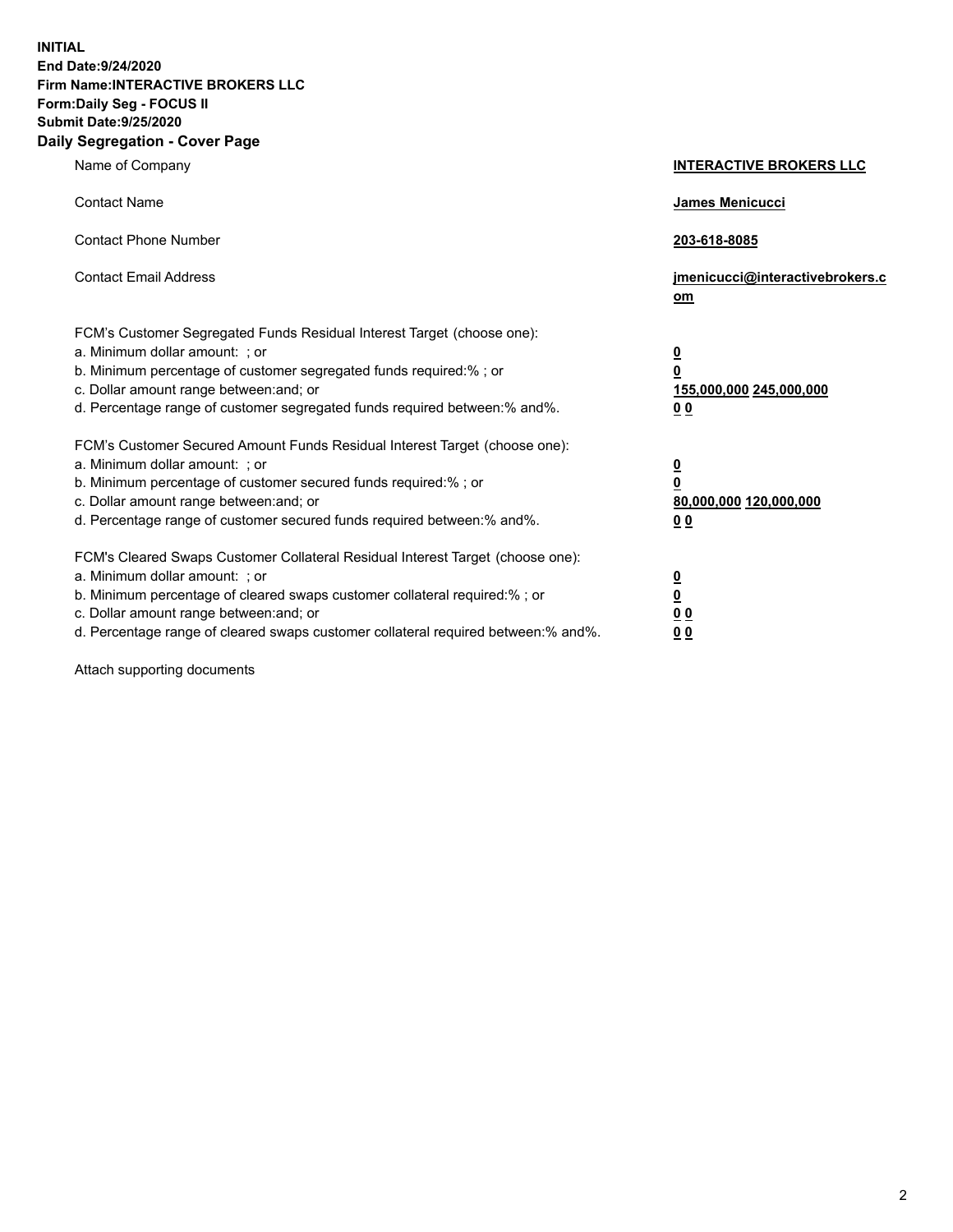**INITIAL End Date:9/24/2020 Firm Name:INTERACTIVE BROKERS LLC Form:Daily Seg - FOCUS II Submit Date:9/25/2020 Daily Segregation - Secured Amounts**

|     | Daily Segregation - Secureu Amounts                                                         |                                      |
|-----|---------------------------------------------------------------------------------------------|--------------------------------------|
|     | Foreign Futures and Foreign Options Secured Amounts                                         |                                      |
|     | Amount required to be set aside pursuant to law, rule or regulation of a foreign            | $0$ [7305]                           |
|     | government or a rule of a self-regulatory organization authorized thereunder                |                                      |
| 1.  | Net ledger balance - Foreign Futures and Foreign Option Trading - All Customers             |                                      |
|     | A. Cash                                                                                     | 603,894,566 [7315]                   |
|     | B. Securities (at market)                                                                   | $0$ [7317]                           |
| 2.  | Net unrealized profit (loss) in open futures contracts traded on a foreign board of trade   | -15,149,254 [7325]                   |
| 3.  | Exchange traded options                                                                     |                                      |
|     | a. Market value of open option contracts purchased on a foreign board of trade              | 3,580,131 [7335]                     |
|     | b. Market value of open contracts granted (sold) on a foreign board of trade                | -1,753,525 [7337]                    |
| 4.  | Net equity (deficit) (add lines 1. 2. and 3.)                                               | 590,571,918 [7345]                   |
| 5.  | Account liquidating to a deficit and account with a debit balances - gross amount           | <b>8,905</b> [7351]                  |
|     | Less: amount offset by customer owned securities                                            | 0 [7352] 8,905 [7354]                |
| 6.  | Amount required to be set aside as the secured amount - Net Liquidating Equity              | 590,580,823 [7355]                   |
|     | Method (add lines 4 and 5)                                                                  |                                      |
| 7.  | Greater of amount required to be set aside pursuant to foreign jurisdiction (above) or line | 590,580,823 [7360]                   |
|     | 6.                                                                                          |                                      |
|     | FUNDS DEPOSITED IN SEPARATE REGULATION 30.7 ACCOUNTS                                        |                                      |
| 1.  | Cash in banks                                                                               |                                      |
|     | A. Banks located in the United States                                                       | 41,667,185 [7500]                    |
|     | B. Other banks qualified under Regulation 30.7                                              | 0 [7520] 41,667,185 [7530]           |
| 2.  | Securities                                                                                  |                                      |
|     | A. In safekeeping with banks located in the United States                                   | 499,905,000 [7540]                   |
|     | B. In safekeeping with other banks qualified under Regulation 30.7                          | 0 [7560] 499,905,000 [7570]          |
| 3.  | Equities with registered futures commission merchants                                       |                                      |
|     | A. Cash                                                                                     | $0$ [7580]                           |
|     | <b>B.</b> Securities                                                                        | $0$ [7590]                           |
|     | C. Unrealized gain (loss) on open futures contracts                                         | $0$ [7600]                           |
|     | D. Value of long option contracts                                                           | $0$ [7610]                           |
|     | E. Value of short option contracts                                                          | 0 [7615] 0 [7620]                    |
| 4.  | Amounts held by clearing organizations of foreign boards of trade                           |                                      |
|     | A. Cash                                                                                     | $Q$ [7640]                           |
|     | <b>B.</b> Securities                                                                        | $0$ [7650]                           |
|     | C. Amount due to (from) clearing organization - daily variation                             | $0$ [7660]                           |
|     | D. Value of long option contracts                                                           | $0$ [7670]                           |
| 5.  | E. Value of short option contracts                                                          | 0 [7675] 0 [7680]                    |
|     | Amounts held by members of foreign boards of trade                                          |                                      |
|     | A. Cash<br><b>B.</b> Securities                                                             | 184,447,430 [7700]<br>$0$ [7710]     |
|     | C. Unrealized gain (loss) on open futures contracts                                         | -9,692,986 [7720]                    |
|     | D. Value of long option contracts                                                           | 3,580,131 [7730]                     |
|     | E. Value of short option contracts                                                          | <u>-1,753,525</u> [7735] 176,581,050 |
|     |                                                                                             | $[7740]$                             |
| 6.  | Amounts with other depositories designated by a foreign board of trade                      | $0$ [7760]                           |
| 7.  | Segregated funds on hand                                                                    | $0$ [7765]                           |
| 8.  | Total funds in separate section 30.7 accounts                                               | 718, 153, 235 [7770]                 |
| 9.  | Excess (deficiency) Set Aside for Secured Amount (subtract line 7 Secured Statement         | 127,572,412 [7380]                   |
|     | Page 1 from Line 8)                                                                         |                                      |
| 10. | Management Target Amount for Excess funds in separate section 30.7 accounts                 | 80,000,000 [7780]                    |
| 11. | Excess (deficiency) funds in separate 30.7 accounts over (under) Management Target          | 47,572,412 [7785]                    |
|     |                                                                                             |                                      |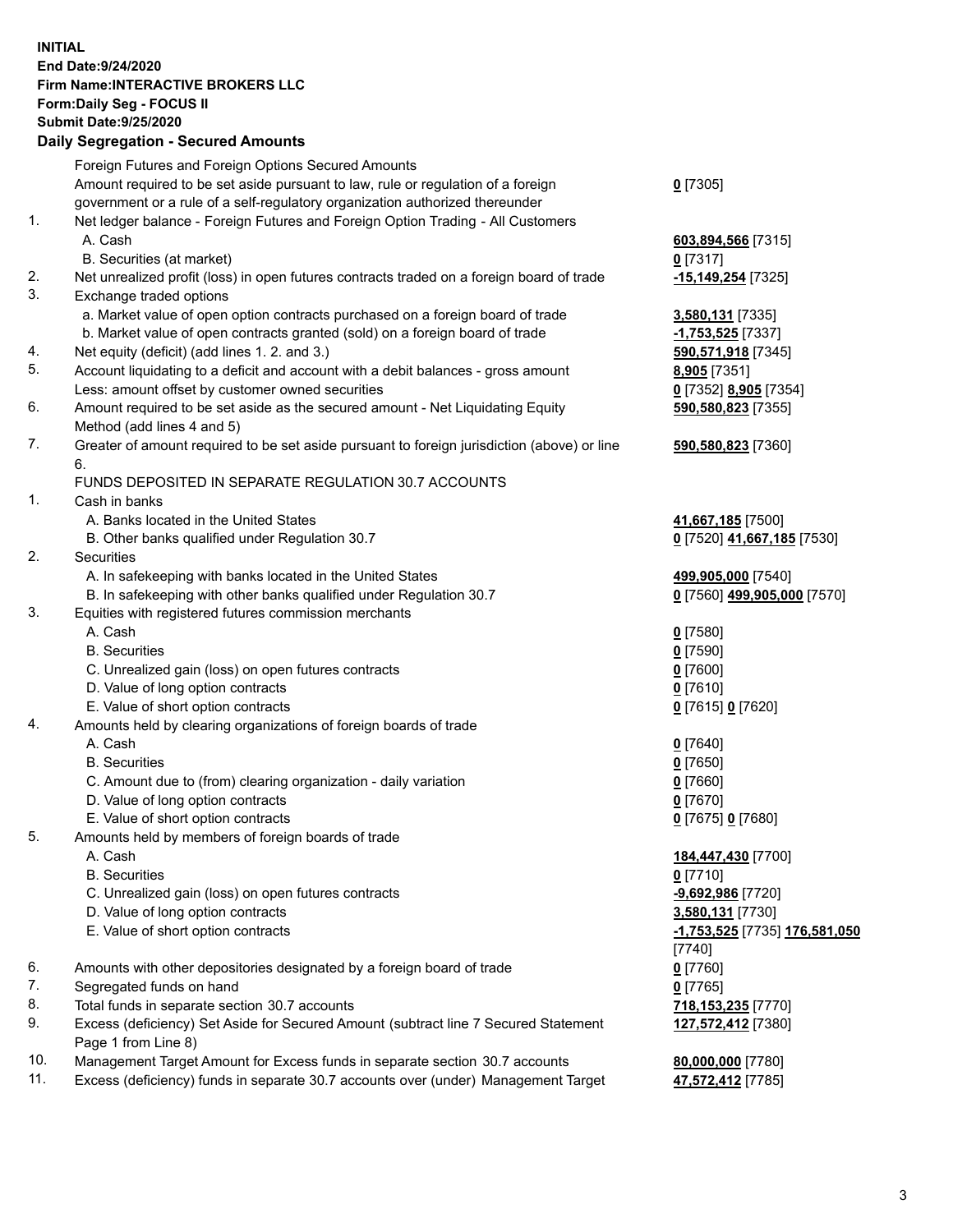**INITIAL End Date:9/24/2020 Firm Name:INTERACTIVE BROKERS LLC Form:Daily Seg - FOCUS II Submit Date:9/25/2020 Daily Segregation - Segregation Statement** SEGREGATION REQUIREMENTS(Section 4d(2) of the CEAct) 1. Net ledger balance A. Cash **5,377,634,460** [7010] B. Securities (at market) **0** [7020] 2. Net unrealized profit (loss) in open futures contracts traded on a contract market **-30,286,372** [7030] 3. Exchange traded options A. Add market value of open option contracts purchased on a contract market **309,840,045** [7032] B. Deduct market value of open option contracts granted (sold) on a contract market **-273,963,033** [7033] 4. Net equity (deficit) (add lines 1, 2 and 3) **5,383,225,100** [7040] 5. Accounts liquidating to a deficit and accounts with debit balances - gross amount **6,135,008** [7045] Less: amount offset by customer securities **0** [7047] **6,135,008** [7050] 6. Amount required to be segregated (add lines 4 and 5) **5,389,360,108** [7060] FUNDS IN SEGREGATED ACCOUNTS 7. Deposited in segregated funds bank accounts A. Cash **1,060,074,784** [7070] B. Securities representing investments of customers' funds (at market) **2,567,121,853** [7080] C. Securities held for particular customers or option customers in lieu of cash (at market) **0** [7090] 8. Margins on deposit with derivatives clearing organizations of contract markets A. Cash **7,407,472** [7100] B. Securities representing investments of customers' funds (at market) **1,904,601,486** [7110] C. Securities held for particular customers or option customers in lieu of cash (at market) **0** [7120] 9. Net settlement from (to) derivatives clearing organizations of contract markets **15,989,268** [7130] 10. Exchange traded options A. Value of open long option contracts **309,685,463** [7132] B. Value of open short option contracts **-273,920,369** [7133] 11. Net equities with other FCMs A. Net liquidating equity **0** [7140] B. Securities representing investments of customers' funds (at market) **0** [7160] C. Securities held for particular customers or option customers in lieu of cash (at market) **0** [7170] 12. Segregated funds on hand **0** [7150] 13. Total amount in segregation (add lines 7 through 12) **5,590,959,957** [7180] 14. Excess (deficiency) funds in segregation (subtract line 6 from line 13) **201,599,849** [7190] 15. Management Target Amount for Excess funds in segregation **155,000,000** [7194] **46,599,849** [7198]

16. Excess (deficiency) funds in segregation over (under) Management Target Amount Excess